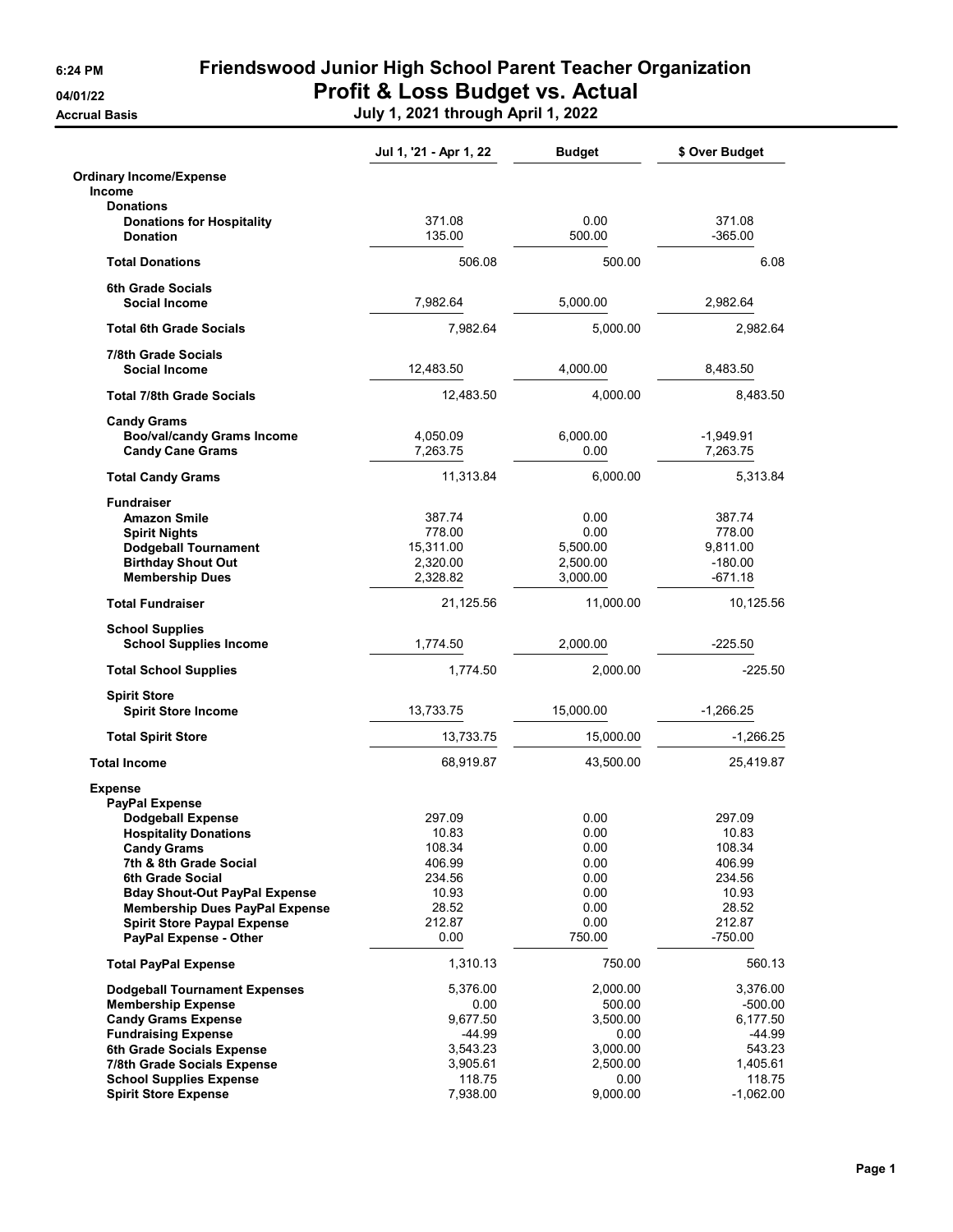**Accrual Basis** 

## 6:24 PM Friendswood Junior High School Parent Teacher Organization 04/01/22 Profit & Loss Budget vs. Actual

|  | July 1, 2021 through April 1, 2022 |  |  |  |  |
|--|------------------------------------|--|--|--|--|

|                                  | Jul 1, '21 - Apr 1, 22 | <b>Budget</b> | \$ Over Budget |
|----------------------------------|------------------------|---------------|----------------|
| <b>Expenses Only</b>             |                        |               |                |
| <b>District-Wide Hospitality</b> | 1,063.03               | 750.00        | 313.03         |
| <b>New to District</b>           | 0.00                   | 125.00        | $-125.00$      |
| <b>FISD Support</b>              | 250.00                 | 250.00        | 0.00           |
| Cash Box                         | 300.00                 | 0.00          | 300.00         |
| <b>Mustang Care Committee</b>    | 0.00                   | 250.00        | $-250.00$      |
| Pi Day                           | 377.82                 | 250.00        | 127.82         |
| <b>Accounting Fee</b>            | 525.00                 | 525.00        | 0.00           |
| <b>Admin / Office Supplies</b>   | 1.300.10               | 1.800.00      | $-499.90$      |
| <b>Bank Charges</b>              | 5.00                   | 0.00          | 5.00           |
| <b>FISD Grants</b>               | 2.157.20               | 2.000.00      | 157.20         |
| Gifts Given FJH & Misc           | 0.00                   | 10,000.00     | $-10,000.00$   |
| <b>Hospitality</b>               | 3,178.10               | 5,000.00      | $-1,821.90$    |
| <b>Sales Tax</b>                 | 980.46                 | 1,000.00      | $-19.54$       |
| <b>Science Fair</b>              | 342.36                 | 300.00        | 42.36          |
| <b>Total Expenses Only</b>       | 10,479.07              | 22,250.00     | $-11,770.93$   |
| <b>Total Expense</b>             | 42,303.30              | 43,500.00     | $-1,196.70$    |
| <b>Net Ordinary Income</b>       | 26,616.57              | 0.00          | 26,616.57      |
| Net Income                       | 26,616.57              | 0.00          | 26,616.57      |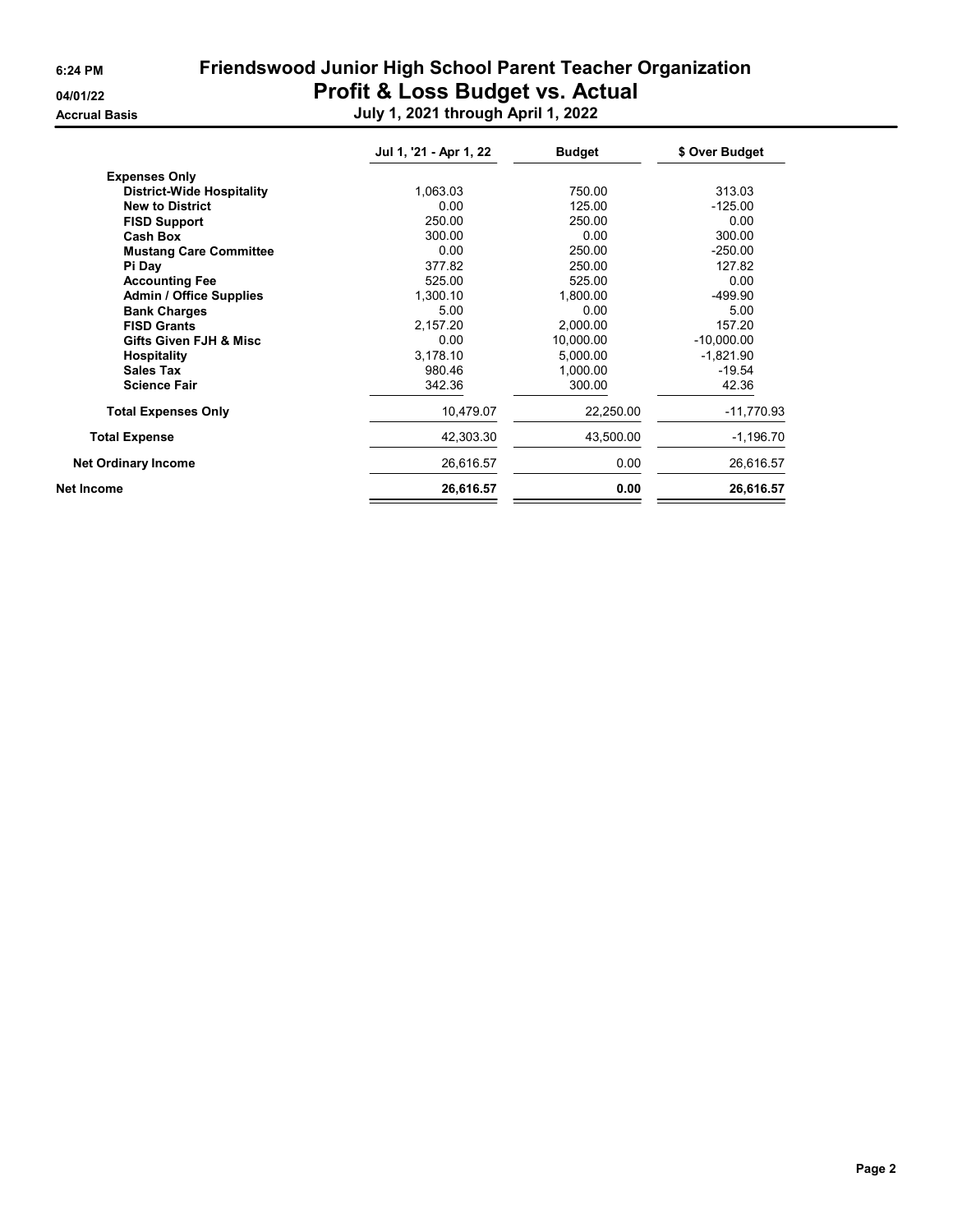**Accrual Basis** 

## 6:24 PM Friendswood Junior High School Parent Teacher Organization 04/01/22 Profit & Loss Budget vs. Actual

|  |  | July 1, 2021 through April 1, 2022 |  |  |  |
|--|--|------------------------------------|--|--|--|
|--|--|------------------------------------|--|--|--|

|                                                          | % of Budget      |  |
|----------------------------------------------------------|------------------|--|
| <b>Ordinary Income/Expense</b>                           |                  |  |
| <b>Income</b>                                            |                  |  |
| <b>Donations</b>                                         |                  |  |
| <b>Donations for Hospitality</b>                         | 100.0%           |  |
| <b>Donation</b>                                          | 27.0%            |  |
| <b>Total Donations</b>                                   | 101.2%           |  |
| 6th Grade Socials                                        |                  |  |
| Social Income                                            | 159.7%           |  |
| <b>Total 6th Grade Socials</b>                           | 159.7%           |  |
| 7/8th Grade Socials                                      |                  |  |
| <b>Social Income</b>                                     | 312.1%           |  |
| <b>Total 7/8th Grade Socials</b>                         | 312.1%           |  |
|                                                          |                  |  |
| <b>Candy Grams</b><br><b>Boo/val/candy Grams Income</b>  | 67.5%            |  |
| <b>Candy Cane Grams</b>                                  | 100.0%           |  |
|                                                          |                  |  |
| <b>Total Candy Grams</b>                                 | 188.6%           |  |
| <b>Fundraiser</b>                                        |                  |  |
| <b>Amazon Smile</b>                                      | 100.0%           |  |
| <b>Spirit Nights</b>                                     | 100.0%           |  |
| <b>Dodgeball Tournament</b>                              | 278.4%           |  |
| <b>Birthday Shout Out</b>                                | 92.8%            |  |
| <b>Membership Dues</b>                                   | 77.6%            |  |
| <b>Total Fundraiser</b>                                  | 192.1%           |  |
| <b>School Supplies</b>                                   |                  |  |
| <b>School Supplies Income</b>                            | 88.7%            |  |
| <b>Total School Supplies</b>                             | 88.7%            |  |
| <b>Spirit Store</b>                                      |                  |  |
| <b>Spirit Store Income</b>                               | 91.6%            |  |
| <b>Total Spirit Store</b>                                | 91.6%            |  |
| <b>Total Income</b>                                      | 158.4%           |  |
|                                                          |                  |  |
| Expense                                                  |                  |  |
| <b>PayPal Expense</b>                                    |                  |  |
| <b>Dodgeball Expense</b>                                 | 100.0%           |  |
| <b>Hospitality Donations</b>                             | 100.0%           |  |
| <b>Candy Grams</b>                                       | 100.0%           |  |
| 7th & 8th Grade Social                                   | 100.0%           |  |
| 6th Grade Social<br><b>Bday Shout-Out PayPal Expense</b> | 100.0%<br>100.0% |  |
| <b>Membership Dues PayPal Expense</b>                    | 100.0%           |  |
| <b>Spirit Store Paypal Expense</b>                       | 100.0%           |  |
| PayPal Expense - Other                                   | 0.0%             |  |
|                                                          |                  |  |
| <b>Total PayPal Expense</b>                              | 174.7%           |  |
| <b>Dodgeball Tournament Expenses</b>                     | 268.8%           |  |
| <b>Membership Expense</b>                                | $0.0\%$          |  |
| <b>Candy Grams Expense</b>                               | 276.5%           |  |
| <b>Fundraising Expense</b>                               | 100.0%           |  |
| 6th Grade Socials Expense                                | 118.1%           |  |
| 7/8th Grade Socials Expense                              | 156.2%           |  |
| <b>School Supplies Expense</b>                           | 100.0%           |  |
| <b>Spirit Store Expense</b>                              | 88.2%            |  |